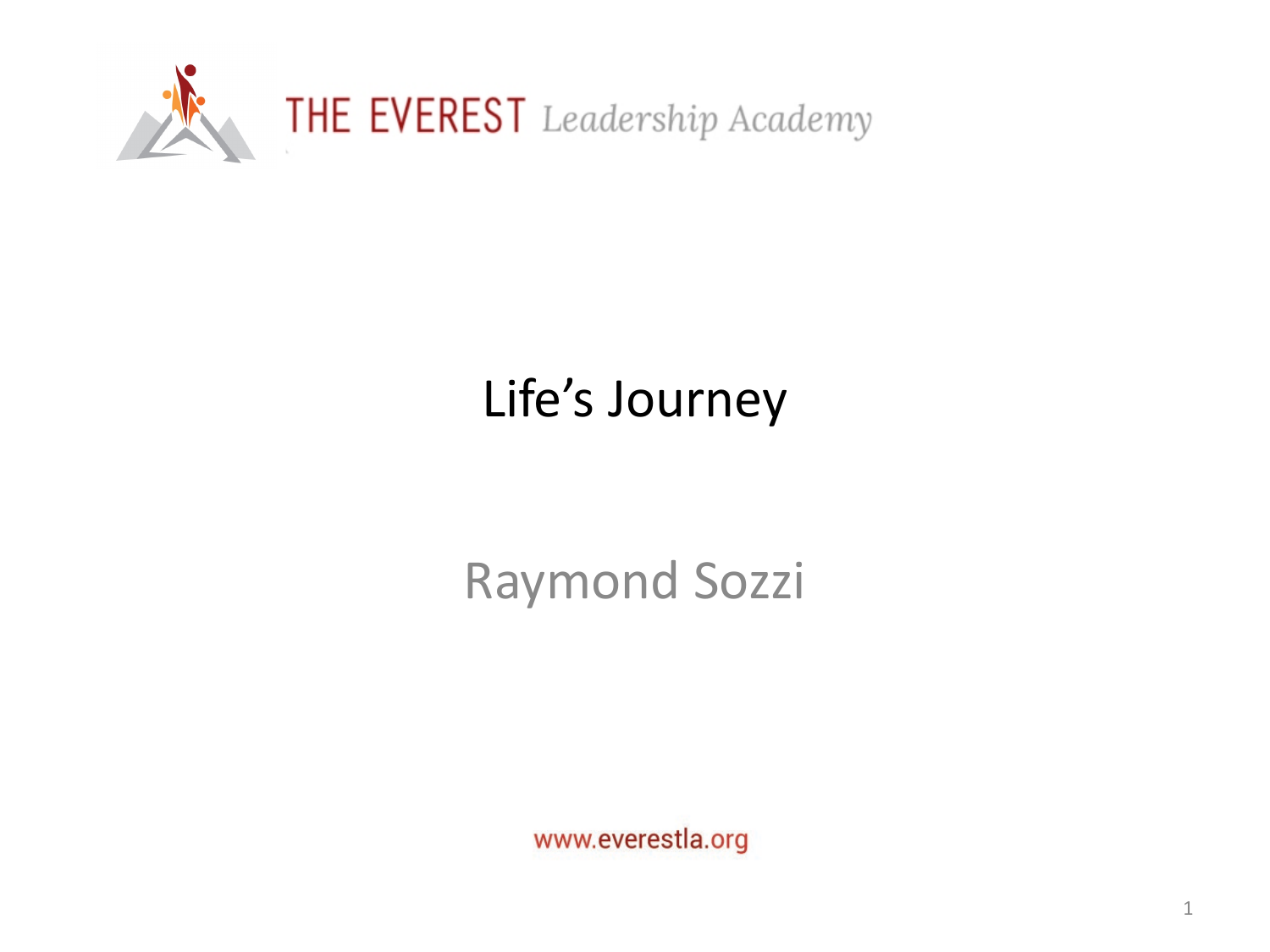

## The Climb

" There is no elevator to success. You have to use the stairs. In other words, you have to climb the mountain yourself – but you don't have to climb it alone" " Success is defined as knowing your purpose in life – growing to reach your maximum potential or self-actualization"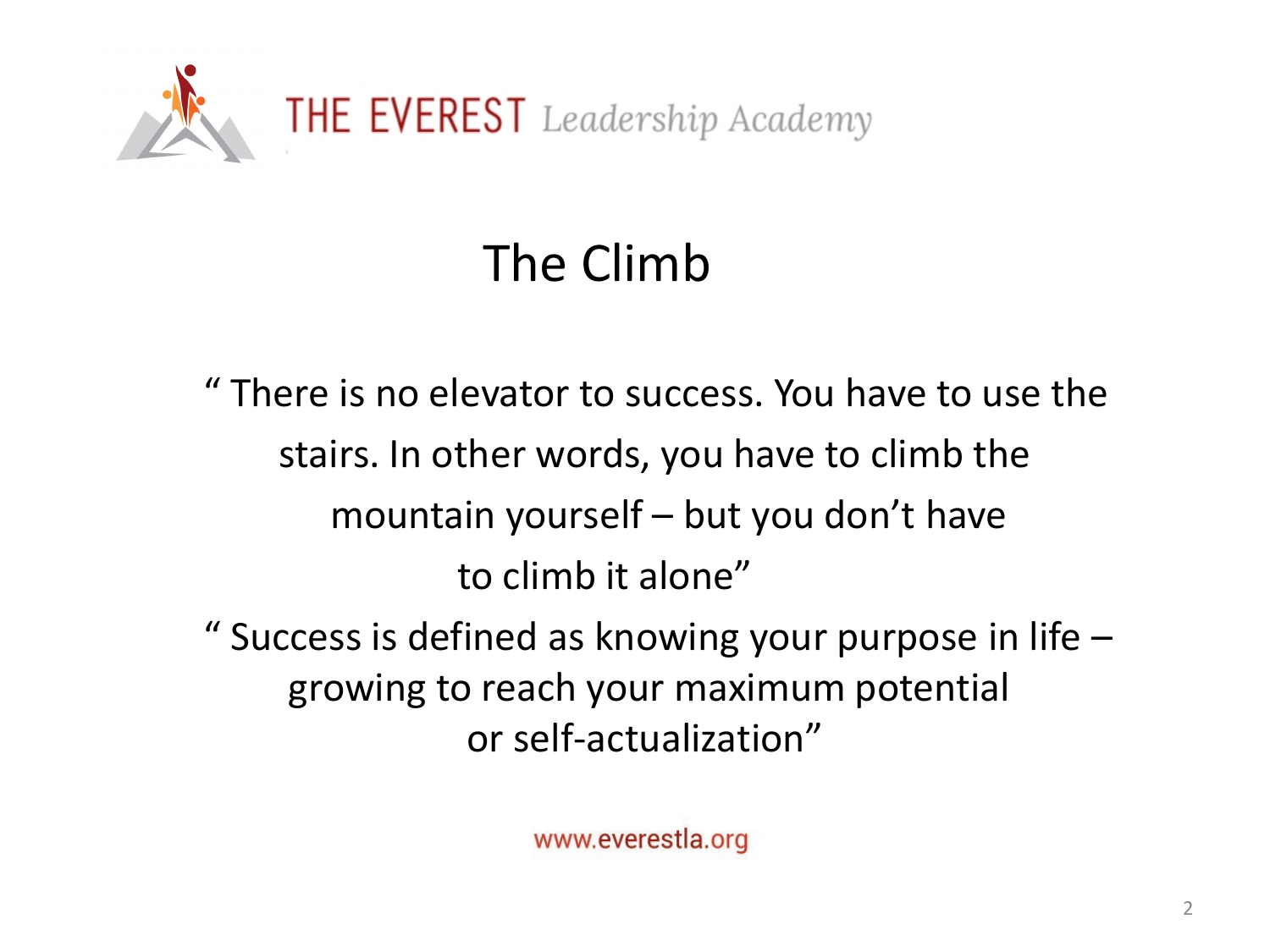

## Are There Obstacles On The Journey Up The Mountain? Yes!

"I've come up against many obstacles, mudslides and avalanches – personal and professional"

"With every setback, I've learned, regrouped, and continued to climb, fueled by renewed confidence that virtually anything is possible – if you're willing to work hard and learn from the inevitable failures along the way"

"I learned to stop focusing on what you can't do and, instead, think about new ways it can get done"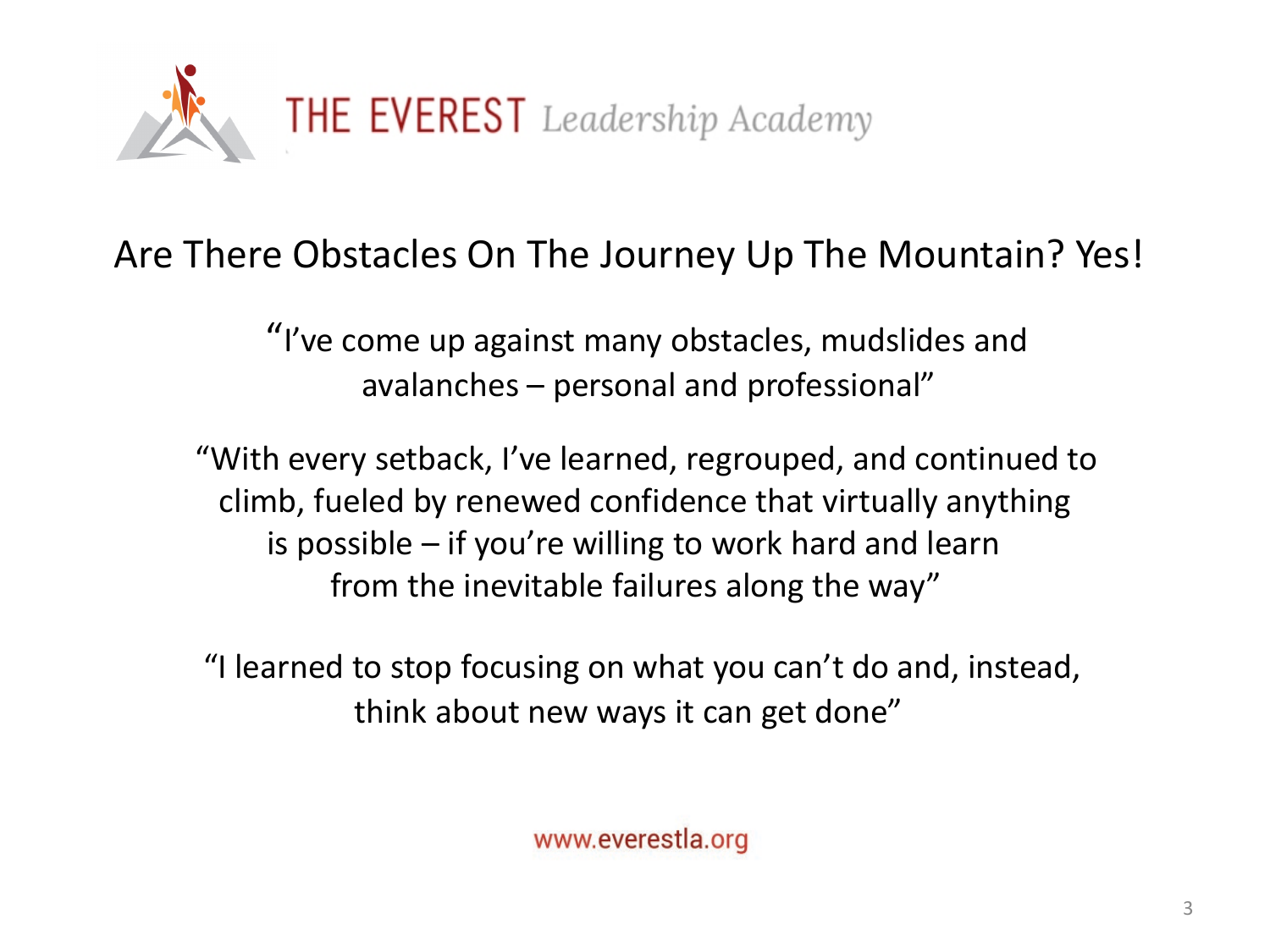

"What we think or what we believe is, in the end, of little consequence. The only consequence is what we do"

"What we do with our lives is a choice. And we create a happy journey by choosing to be connected to others and to engage in meaningful work. You can write the script of your own life"